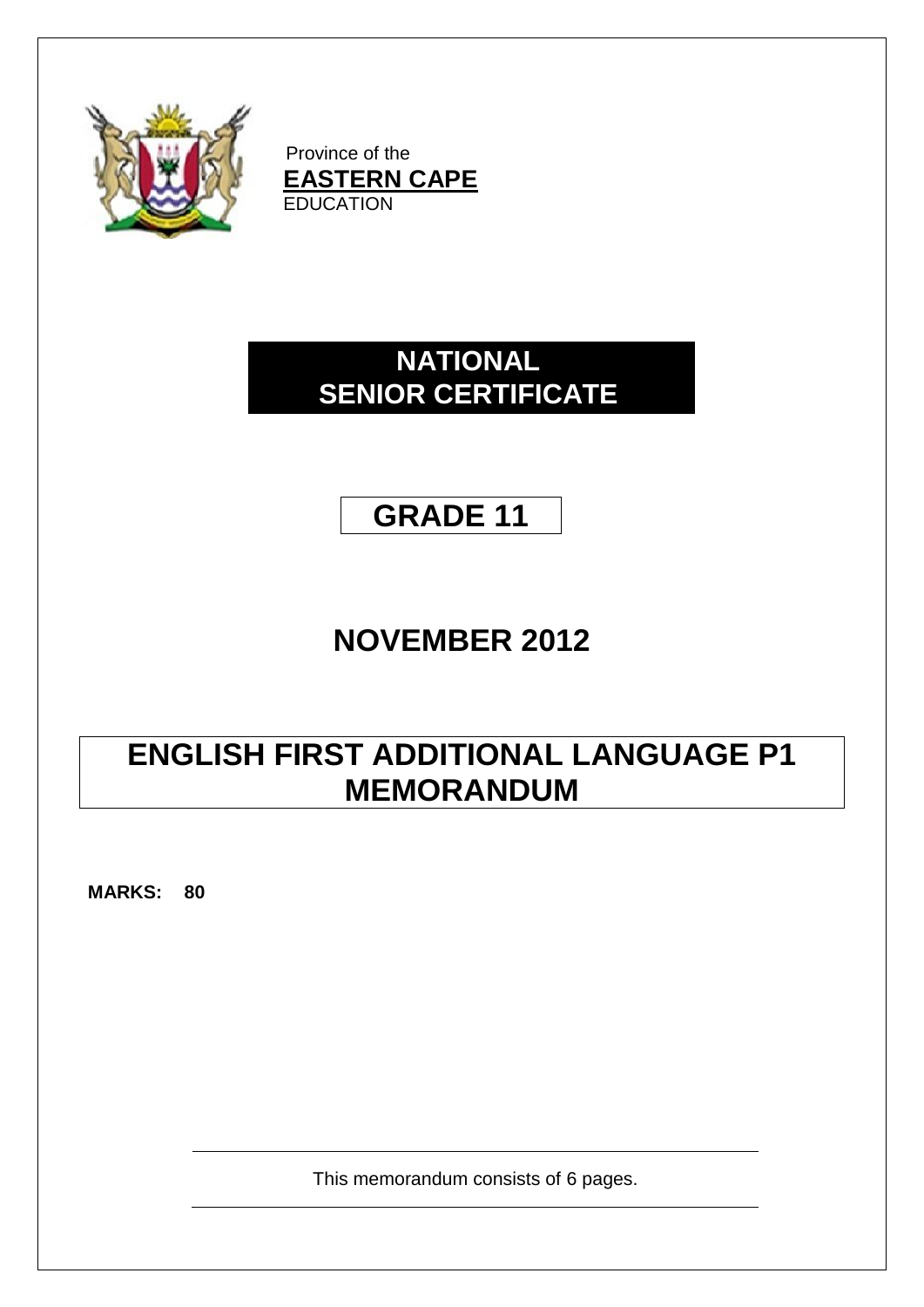#### **SECTION A: COMPREHENSION**

## **QUESTION 1**

| 1.1<br><b>LO2 AS1</b><br>SS 1     | The article is about helping an Alzheimer patient. / It explains what<br>Alzheimer is and how one can assist an Alzheimer sufferer. $\sqrt{v}$                                                                             | $\overline{2}$ |
|-----------------------------------|----------------------------------------------------------------------------------------------------------------------------------------------------------------------------------------------------------------------------|----------------|
|                                   |                                                                                                                                                                                                                            |                |
| 1.2<br><b>LO2 AS2</b><br>SS 4     | It implies that she got lost. I It means she could not remember her way<br>home. $\sqrt{v}$<br>(Any 1)                                                                                                                     | 2 <sup>1</sup> |
|                                   |                                                                                                                                                                                                                            |                |
| 1.3.1<br><b>LO2 AS2</b><br>SS 1   | Accept quote, "her pensioners group hosted a speaker from Alzheimer SA<br>group"/ She learnt of it when her pensioners group hosted a speaker from<br>Alzheimer SA / A speaker from Alzheimer SA came and talked about the |                |
|                                   | disease to her pensioners group. $\sqrt{v}$<br>(Any 1)                                                                                                                                                                     | $\overline{2}$ |
|                                   |                                                                                                                                                                                                                            |                |
| 1.3.2<br><b>LO4 AS2</b><br>SS 11  | It is in the direct speech. <i>I</i> These are the direct words spoken by Stella. $\sqrt{v}$                                                                                                                               | $\overline{2}$ |
| 1.3.3<br><b>LO2 AS1</b><br>SS 3   | She could no longer meet with her pensioners group. / She cannot leave<br>her sister alone. / She has to stay home for 24 hours. $\sqrt{v}$<br>ΩR                                                                          |                |
|                                   | She has to use her pension money, which is not much to support Martha. /<br>She has an added responsibility of her sister without earning much. $\sqrt{v}$<br><b>OR</b>                                                    |                |
|                                   | She has to make sure that she feeds bathes and keep her safe. $\sqrt{v}$<br>(Any one point, if more than a point written award marks for the first point<br>and disregard the others.)                                     | $\overline{2}$ |
|                                   |                                                                                                                                                                                                                            |                |
| 1.4                               | Metaphor $\sqrt{v}$                                                                                                                                                                                                        |                |
| <b>LO4 AS2</b><br><b>SS 11</b>    |                                                                                                                                                                                                                            | $\overline{2}$ |
|                                   |                                                                                                                                                                                                                            |                |
| 1.5<br>LO2, AS1<br>SS 3           | False: $\sqrt{ }$ It can be caused by <i>injuries to</i> the head, including those<br>experienced in aggressive sport such as rugby or boxing. $\sqrt{ }$                                                                  |                |
|                                   | False: $\sqrt{ } \dots$ it can affect anyone at any age. $\sqrt{ }$                                                                                                                                                        | 4              |
| 1.6                               | The writer advises them to visit a neurologist for tests. $\sqrt{v}$                                                                                                                                                       |                |
| <b>LO2 AS2</b><br>SS <sub>8</sub> |                                                                                                                                                                                                                            | $\mathbf{2}$   |
|                                   |                                                                                                                                                                                                                            |                |
| 1.7<br><b>LO2 AS2</b><br>SS 10    | She is in the severe stages: $\sqrt{ }$ she cannot even bathe herself. /<br>She is in the severe stages: "Everyday Stella has to see to it that Martha is<br>bathed, fed and kept safe." $\sqrt{ }$                        |                |
|                                   | Award 1 mark for the first part and 1 mark for the second part.                                                                                                                                                            | $\overline{2}$ |
|                                   |                                                                                                                                                                                                                            |                |
| 1.8<br><b>LO2 AS2</b><br>SS       | To protect their identity/so that they cannot be identified/ so that no one<br>may know who they are. $\sqrt{v}$                                                                                                           | $\mathbf{2}$   |
|                                   |                                                                                                                                                                                                                            |                |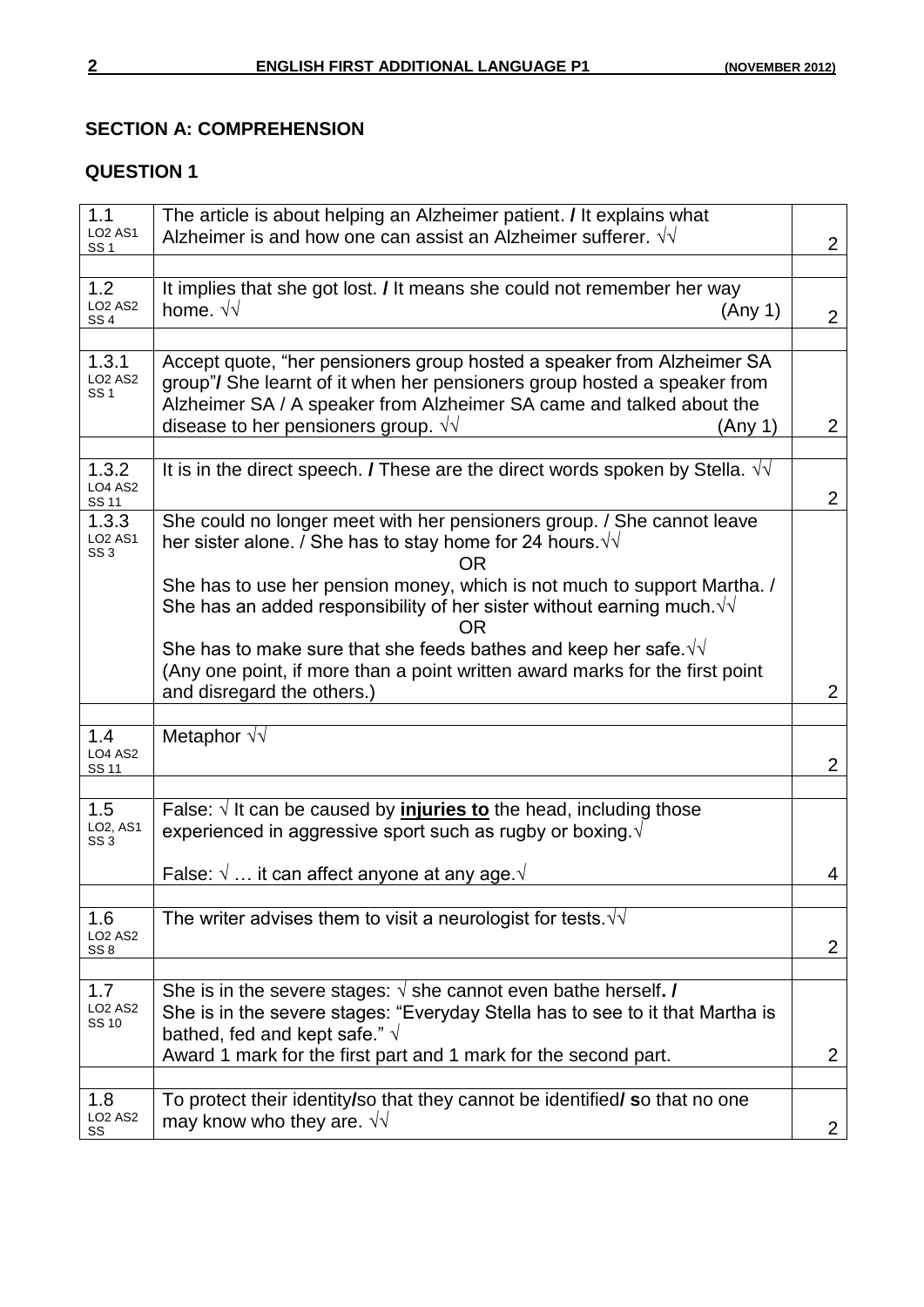### **(NOVEMBER 2012) ENGLISH FIRST ADDITIONAL LANGUAGE P1 3**

| o e<br>I |
|----------|
|          |

| 1.9                               | No: the sufferer might get lost                                                |                |  |  |  |
|-----------------------------------|--------------------------------------------------------------------------------|----------------|--|--|--|
| <b>LO2 AS3</b><br><b>SS1</b>      | OR.                                                                            |                |  |  |  |
|                                   | No: the patient might not be able to take care of himself/herself<br>OR.       |                |  |  |  |
|                                   | No $\sqrt{ }$ : she/ he might do himself/herself harm. $\sqrt{ }$              |                |  |  |  |
|                                   |                                                                                |                |  |  |  |
|                                   | Do not award mark for NO only; the first part must be followed by a valid      |                |  |  |  |
|                                   | reason.                                                                        | 3              |  |  |  |
|                                   |                                                                                |                |  |  |  |
| 1.10                              | Three $\sqrt{}$                                                                |                |  |  |  |
| <b>LO2 AS2</b><br>SS <sub>9</sub> |                                                                                | 1              |  |  |  |
|                                   |                                                                                |                |  |  |  |
| 1.11                              | False: $\sqrt{ }$ it will also be raining in Bisho and East London. $\sqrt{ }$ |                |  |  |  |
| <b>LO2 AS2</b>                    |                                                                                |                |  |  |  |
| SS <sub>9</sub>                   | Award 1 mark for False and 1 mark for the reason.                              | $\overline{2}$ |  |  |  |
|                                   |                                                                                |                |  |  |  |
| 1.12                              | Most of the Eastern Cape will be rainy and Mthatha will be cloudy, whereas     |                |  |  |  |
| <b>LO2 AS2</b><br>SS 10           | in the Gauteng province there will be thundershowers. $\sqrt{v}$               | $\overline{2}$ |  |  |  |
|                                   |                                                                                |                |  |  |  |
|                                   | <b>TOTAL SECTION A:</b>                                                        | 30             |  |  |  |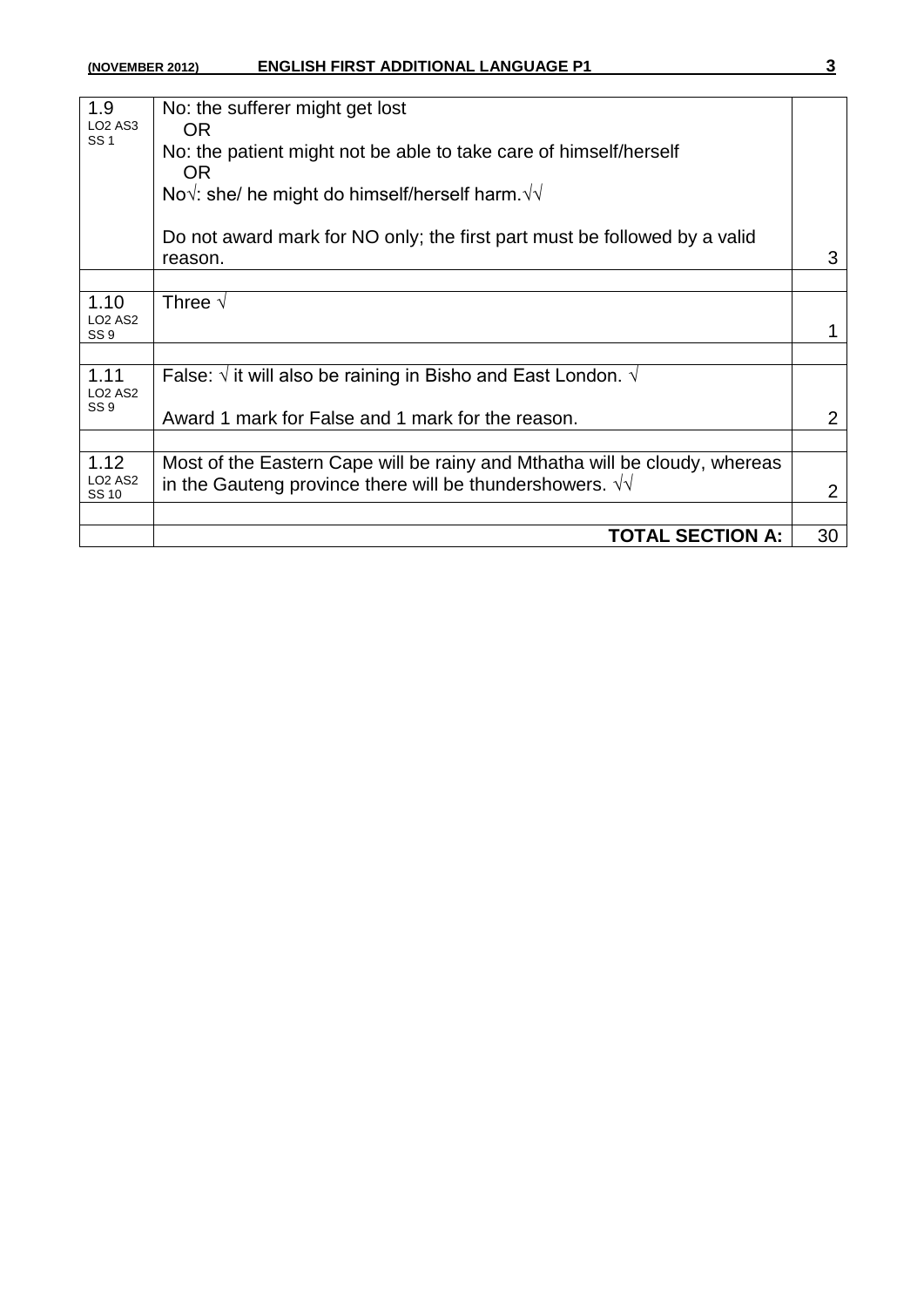### **SECTION B: SUMMARY**

## **QUESTION 2**

- 1. Keep the minimum balance required in your account.
- 2. Opt for cellphone banking. / choose online banking. (Not both, if learner writes both marks as repetition).
- 3. Ensure that there is enough money in your account for debit orders or payments.
- 4. Use your own banks ATM.
- 5. Only draw the required amount.
- 6. Draw money from supermarket tills.
- 7. Deposit money at the ATM.
- 8. Limit yourself to two internet-banking sessions per month.

Marking the Summary:

- Candidates should present the summary in the required format. Summaries not presented in the required format should also be marked.
- Candidates should indicate the number of words used correctly.
- Marks to be awarded as follows:
	- o 7 marks for points
	- o 3 marks for language

#### **Penalties**

If the candidate has not presented the summary in the required format The candidate should be penalized 1 mark from the total.

- o For direct quotations of the whole sentence, penalties should be effected as follows:
- o 1 3 whole sentences quoted: no penalty
- o 4 5 whole sentences quoted: 1 mark should be deducted
- o 6 7 whole sentences quoted: deduct 2 mark

**NOTE:** If the learner has not quoted the whole, it is not a quote.

### **Language errors in grammar, spelling, and punctuation.**

 **– 4 errors – no deduction – 10 errors – deduct 1 mark – 15 errors – deduct 2 marks 16 errors – subtract 3 marks**

Subtract 1 mark from the total marks awarded for points and language together if the learner has not indicated the number of words.

### **TOTAL SECTION B: 10**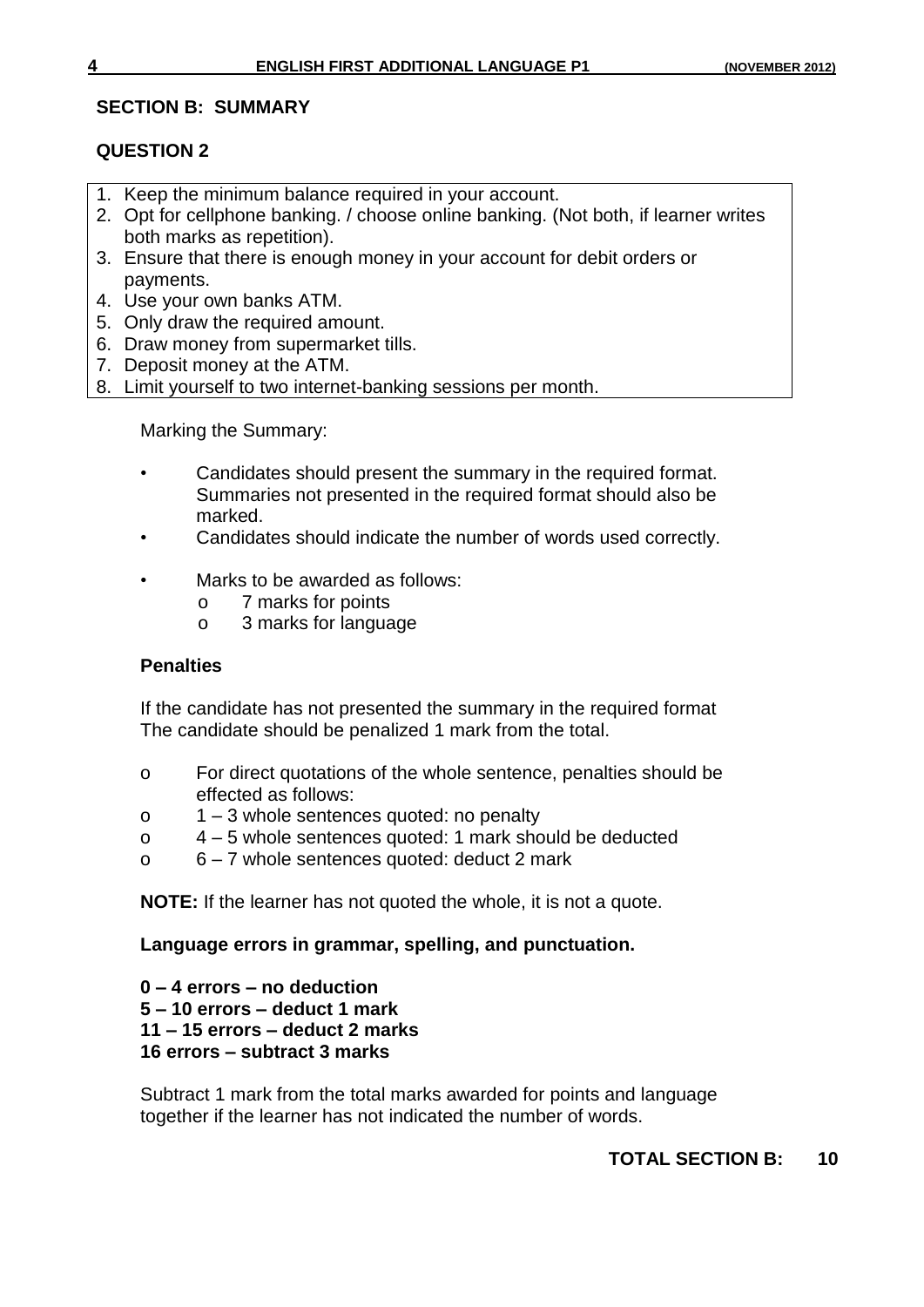### **SECTION C: LANGUAGE**

### **QUESTION 3: ANALYSING AN ADVERTISEMENT**

| 3.1<br><b>LO2 AS4</b><br><b>SS1</b>   | There is nothing quite like enjoying the little things. $\sqrt{ }$                                                                           |      |
|---------------------------------------|----------------------------------------------------------------------------------------------------------------------------------------------|------|
|                                       |                                                                                                                                              |      |
| 3.2<br><b>LO2 AS4</b><br><b>SS1</b>   | It is short/It is punchy/It is easily identified with the product $\sqrt{ }$<br>(Any 1)                                                      |      |
|                                       |                                                                                                                                              |      |
| 3.3<br><b>LO2 AS4</b><br><b>SS 13</b> | The mother in the picture is enjoying her time with her child. $\sqrt{v}$<br>The picture shows them smiling and playing together. $\sqrt{d}$ |      |
|                                       |                                                                                                                                              |      |
| 3.4                                   | To children/to kids $\sqrt{ }$                                                                                                               |      |
| <b>LO4 AS 2</b><br>SS <sub>4</sub>    |                                                                                                                                              |      |
|                                       |                                                                                                                                              |      |
| 3.5                                   | It claims that you will be able to spend more time with your kids. $\sqrt{ }$                                                                |      |
| <b>LO2 AS 2</b><br>SS <sub>1</sub>    | It also claims that you will be become a better parent. $\sqrt{ }$                                                                           |      |
|                                       |                                                                                                                                              | [10] |

# **QUESTION 4: ANALYSING A CARTOON**

| 4.1<br>LO <sub>2</sub> A <sub>S2</sub>     | Garfield brings an empty basin/Garfield brings an empty plate. $\sqrt{v}$                                                                                |      |
|--------------------------------------------|----------------------------------------------------------------------------------------------------------------------------------------------------------|------|
| SS <sub>7</sub>                            |                                                                                                                                                          |      |
|                                            |                                                                                                                                                          |      |
| 4.2.1<br><b>LO4 AS3</b>                    | The man asked whether that was his life.                                                                                                                 |      |
| SS <sub>3</sub>                            | 0R                                                                                                                                                       |      |
|                                            | The man asked if that was his life.<br>$(4 \times \frac{1}{2})$                                                                                          | 2    |
|                                            |                                                                                                                                                          |      |
| 4.2.2<br><b>LO4 AS3</b><br>SS <sub>3</sub> | D – Making his owner feel worse $\sqrt{ }$                                                                                                               |      |
|                                            |                                                                                                                                                          |      |
| 4.3<br><b>LO4 AS2</b>                      | He is the master in that he is the owner of the cat $\sqrt{ }$ and he is the<br>servant in that he has to make sure that the cat is fed, kept in a clean |      |
| SS <sub>3</sub>                            | space and protected. $\sqrt{ }$                                                                                                                          | 2    |
|                                            |                                                                                                                                                          |      |
| 4.4<br><b>LO4 AS2</b>                      | Frame1 – ellipsis dots: They help us guess the man's feeling at the job<br>ahead of him (he is not looking forward to this task.) $\sqrt{ }$             |      |
| <b>SS 11</b>                               | Frame 2 – question mark: Shows that a question is asked. $\sqrt{ }$                                                                                      |      |
|                                            | Frame 3 – exclamation mark: It shows the man's misery. $\sqrt{ }$                                                                                        |      |
|                                            | Award 1 mark for each correctly identified punctuation mark and its use.                                                                                 | 3    |
|                                            |                                                                                                                                                          | [10] |